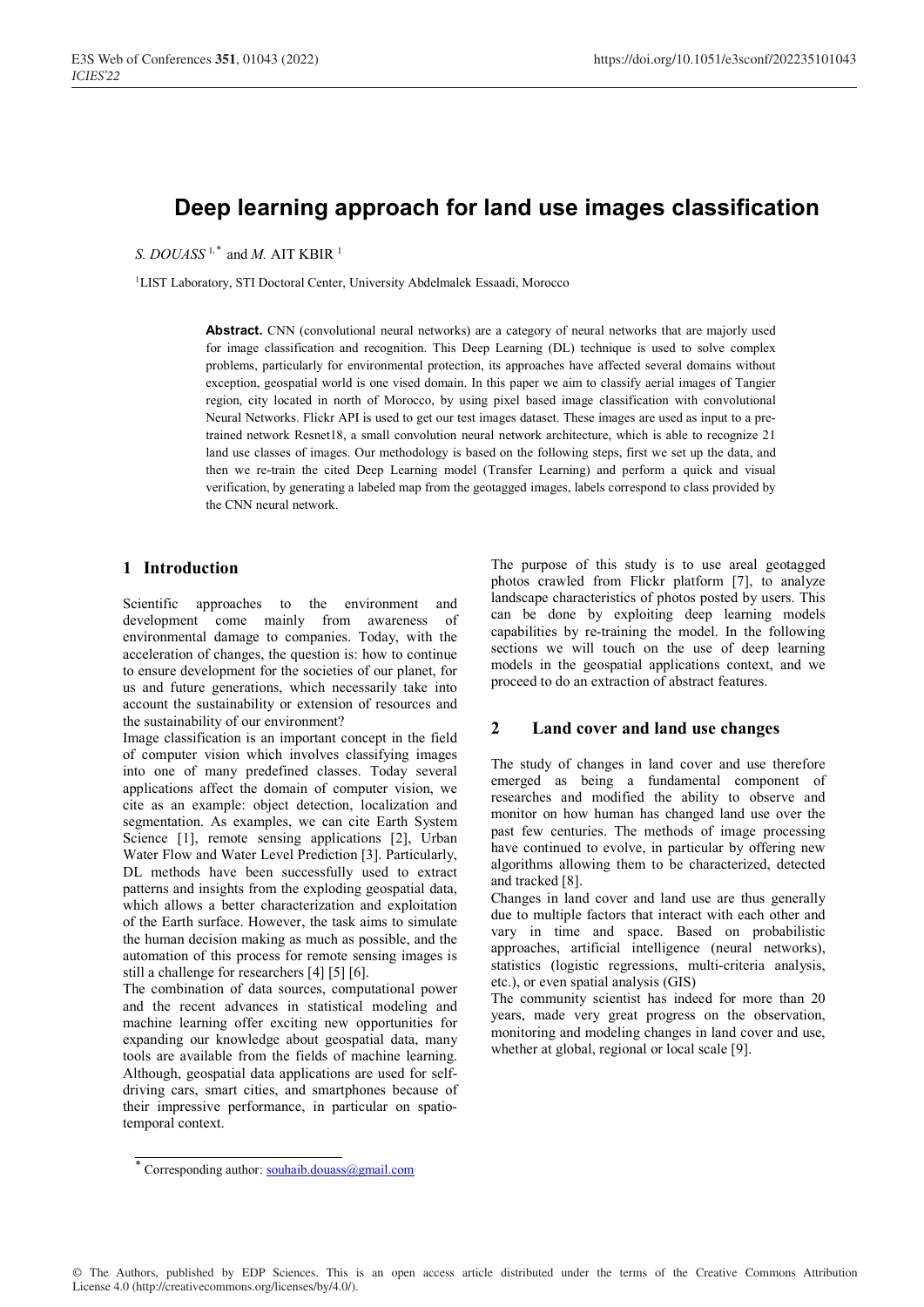## **3 Deep Convolutional Neural Networks**

Convolutional neural networks (CNNs) to date are the most powerful models for classifying images and are frequently working behind the scenes in image classification. They can be found at the core of everything from Facebook's photo tagging to selfdriving cars. They're working hard behind the scenes in everything from healthcare to security. However, in general, they consist of convolutional and pooling layers, and the following architecture is the most popular found in the literature.



**Fig. 1**. CNN image classification architecture.

#### **3.1 Convolutional Layers**

A product is produced between a filter (a twodimensional array whose weights will be adjusted during training) and the input image. This filter is usually  $3 \times 3$ or  $5 \times 5$ . The multiplication of these layers within the network will make it possible to extract increasingly complex features which will ultimately make it possible to predict a membership class for the item present in the image. This is why we talk about Deep learning.

### **3.2 Pooling Layers**

They allow under sampling that will compress the size of the image and reduce the computational cost of subsequent layers. In general, a maximum or average function is used.



**Fig. 2.** Principle of max pooling

#### **3.3 Learning step**

Our strategy in this paper is to take an existing network that classifies well a large collection of areal images and apply to it a Transfer Learning [10]. Transfer Learning is a technique widely used in practice and easy to implement. It requires having a neural network already trained on another dataset which is unrelated to our dataset.

We chose Resnet18 [11] Deep Learning model, a small convolutional neural network architecture that works well in most cases. It has 11, 714 and 624 trainable parameters, which are already tuned for this transfer learning.

It must be mentioned that this network was already used of areal images were manually extracted from the USGS National Map Urban Area Imagery collection for various urban areas around the USA country [12]. The precedent dataset is referred as UCMerced Data, one of the most valuable land use imagery datasets in the machine learning domain. This data consists of 100 images per class with 21 land use classes. The following figure shows a sample of the images with class names pull out from the UCMerced dataset.



**Fig. 3.** Sample images with class names from UCMerced dataset

To adapt the model to our context images used for training the model was collected from the Flickr platform, we set up the data by using Fastai Library [13], to set the name for each image file, create a DataBlock and load the data to Pytorch [14].

Our dataset images are organized to many folders, each one has the name of the corresponding class. Images are then retrieved from each folder, splited to training and test datasets and mapped to the class labels related to the folder name. In the next part, we train a state of the art deep learning model for the geospatial data, classifying satellite imagery into 21 classes.

## **4 The dataset**

To make a decision on new aerial images by using pixel based image classification and the resnet18 deep learning model, Flickr platform is used as data collection source, specially the PHOTOS GEO library [4], this API returns a list of photos related to a given geographical area. For this study, the geographical area in which we are interested to is limited by four points with longitude and latitude coordinates: P1(35.800637, -5.925502),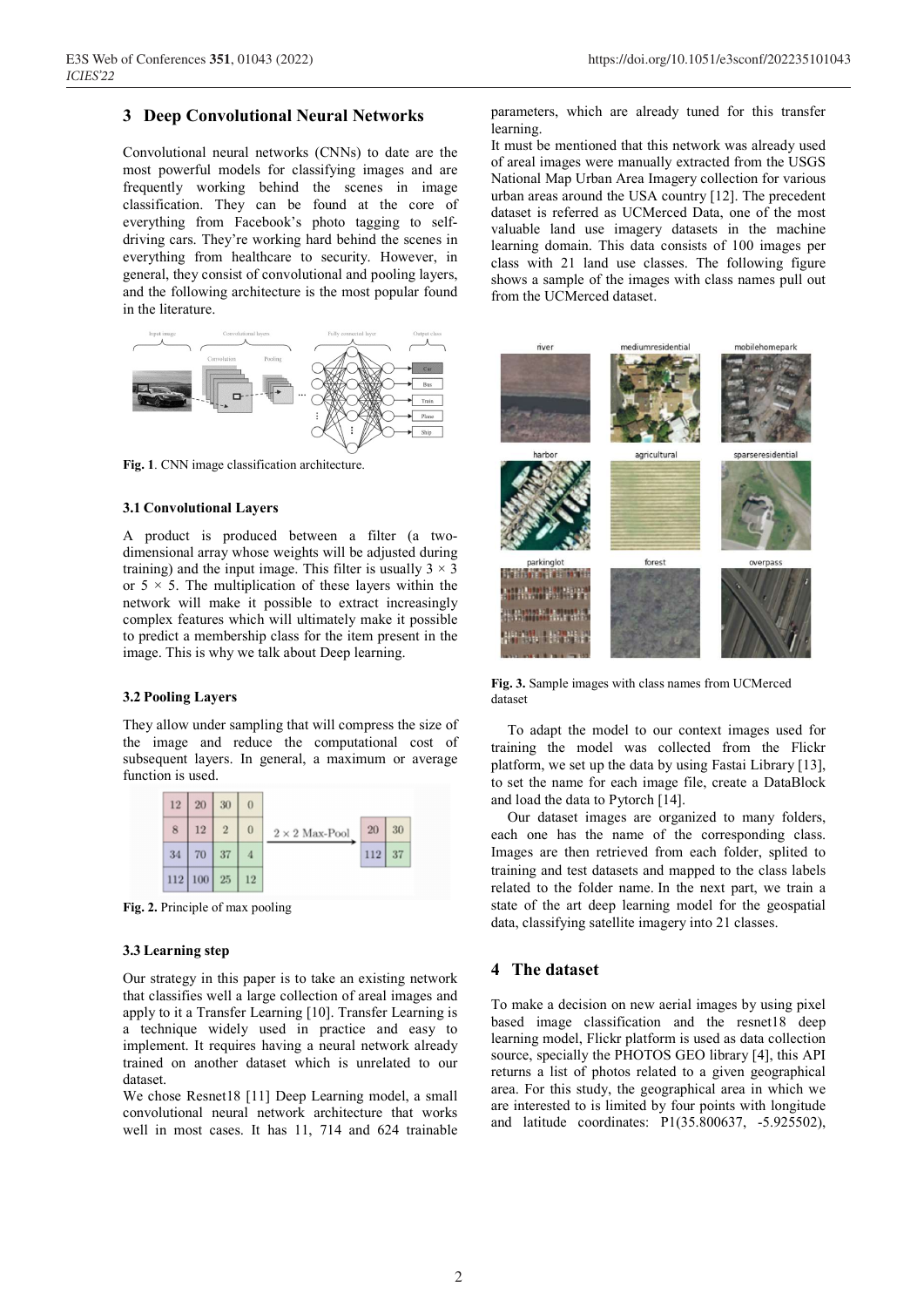P2(35.802191, -5.737578), P3(35.703828, -5.719663) and P4(35.708875, -5.950881). The rectangle limited by these points correspond to the bounding box limiting Tangier city metropole, where we are looking for areal images to be used for classification



**Fig. 4.** The geographical area, region of interest

The following figure shows examples of images extracted from the geographical area of tangier.



**Fig. 5.** Examples of images extracted, with class names in order: beach, forest, freeway and golf course.

## **5 Results interpretation**

After running the Resnet18 model, learning the data takes several minutes depending on machine power and data size. The following table shows training results.

| Epoch                    | <b>Train loss</b> | <b>Valid loss</b> | Error<br>rate | time  |
|--------------------------|-------------------|-------------------|---------------|-------|
| $\Omega$                 | 0.994679          | 0.56603           | 0.177778      | 02:20 |
|                          | 0.669722          | 0.340212          | 0.111111      | 02:19 |
| $\overline{2}$           | 0.426253          | 0.260626          | 0.07619       | 02:20 |
| 3                        | 0.279843          | 0.261797          | 0.077778      | 02:20 |
| 4                        | 0.187353          | 0.23044           | 0.085714      | 02:19 |
| $\overline{\phantom{0}}$ | 0.13001           | 0.209252          | 0.063492      | 02:19 |
| 6                        | 0.088284          | 0.209956          | 0.066667      | 02:18 |

| Table. 1 Training results |
|---------------------------|
|---------------------------|

|   | 0.060892 | 0.209397 | 0.068254 | 02:18 |
|---|----------|----------|----------|-------|
|   | 0.043743 | 0.204549 | 0.061905 | 02:24 |
| q | 0.033905 | 0.206177 | 0.060317 | 02:21 |

The training loss and validation loss decreases after 10 epochs, we calculate the error rate by this formula:

$$
Error\_rate = Rate / Percentage \qquad (1)
$$

The last one rate indicates to be around 0.060 or 94% accurate. Also, we trained a deep learning model using geospatial data and obtained an accuracy of 94%.

For the purpose of classifying Flickr images, we use our trained model to predict the class of each presented areal image. A confusion matrix gives a better visual interpretation of the performance of re-trained model. It is used to compare the predicted class with the real one. The following diagram shows the confusion matrix of the dataset.



**Fig. 6.** Confusion matrix of the dataset

The high confusion is detected between the following three classes: dense residential, medium residential and sparse residential which gives an idea of the impact on the environment and human health. It is obviously a question of where to place the dividing line between these three types of classes. Usually, the model works well with 1 or 2 badly labelled images.

We also generate a map with all Flickr areal images labels used for image classification, we used to do a quick visual verification.